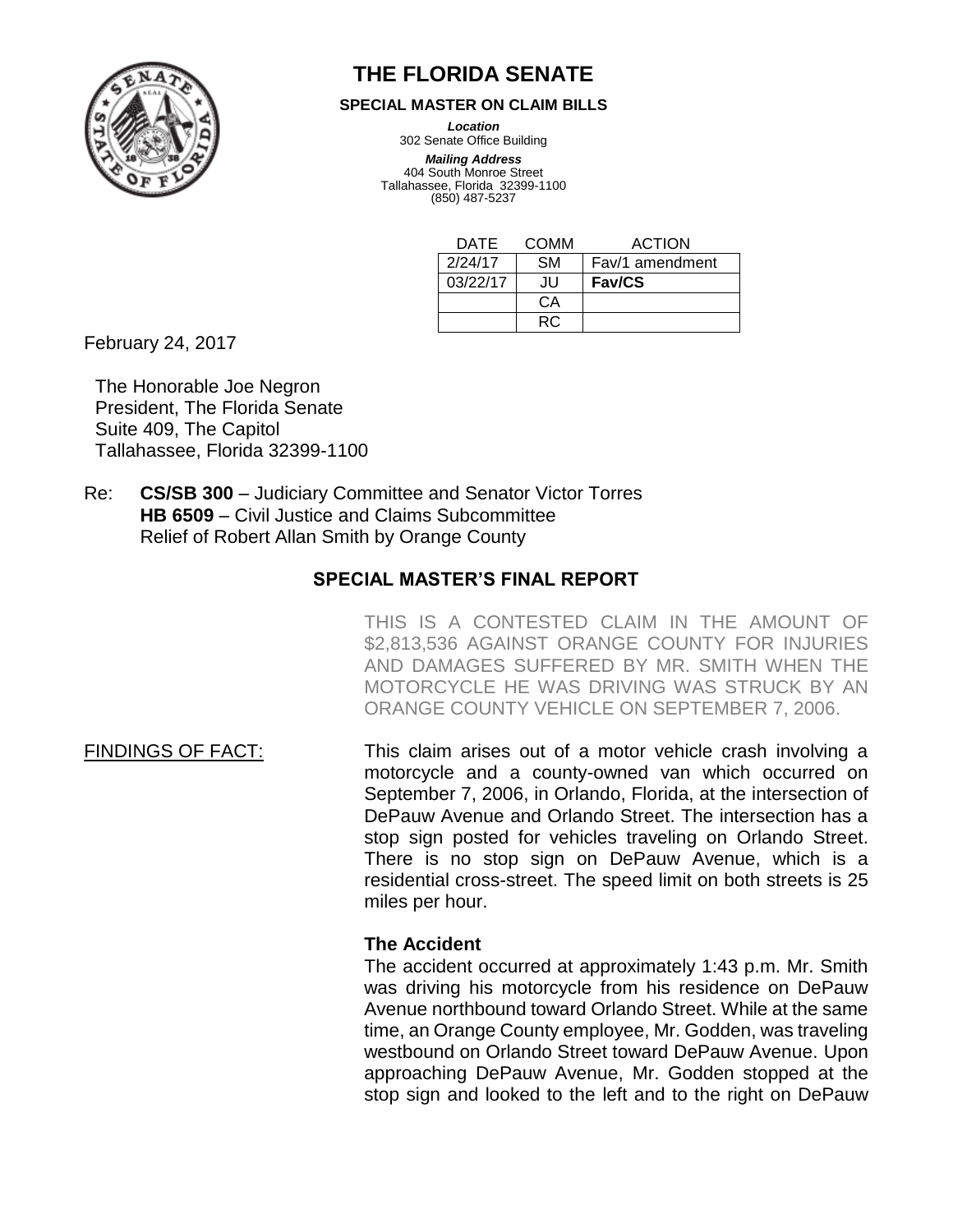Avenue. Mr. Smith testified that he visibly saw the van slow down as it approached the stop sign and, therefore, believed that it was safe to travel through the intersection. Mr. Godden proceeded from the stop sign into the intersection and the front of the van collided with the right side of the motorcycle.

At the time of the accident there were two properly parked vehicles on DePauw Avenue; these cars may have obstructed the view of Mr. Godden and Mr. Smith, and possibly caused Mr. Smith to travel down the center of the lane on DePauw Avenue.

The crash was witnessed primarily by one individual, Mr. Dean. Mr. Dean was outside in close proximity to the accident, but his sight of the impact was obstructed by a large tree. Mr. Dean testified that he had witnessed the motorcycle traveling northbound on DePauw Avenue and the van stopped on Orlando Street. Mr. Dean testified that he watched as the van proceeded straight into the intersection and witnessed Mr. Smith attempt to avoid the van by swerving into the left side of the road. While his vision was obstructed, Mr. Dean heard the sound of the impact.

The van hit Mr. Smith on the right side, causing his right leg to be partially torn from his body. On impact, Mr. Smith was not ejected from the motorcycle, but rather, remained on the motorcycle. The force of the impact shifted the motorcycle to the left, and the left peg of the motorcycle was damaged and the motorcycle continued forward until it made impact with a curb. Upon impact with the curb, Mr. Smith was ejected from the motorcycle and landed in the grass between the sidewalk and the curb.

Mr. Smith suffered extensive injuries including:

- A right leg above-the-knee amputation;
- A left leg dislocation and fracture;
- Lacerations on his face and right hand;
- A broken pelvis and sacrum; and
- Damage to his rectum and internal organs.

At the time of the accident, Mr. Smith was a motorcycle mechanic at Harley Davidson. Since the accident, Mr. Smith has received a bachelor's degree in computer design. He has been looking for employment, but has been unable to secure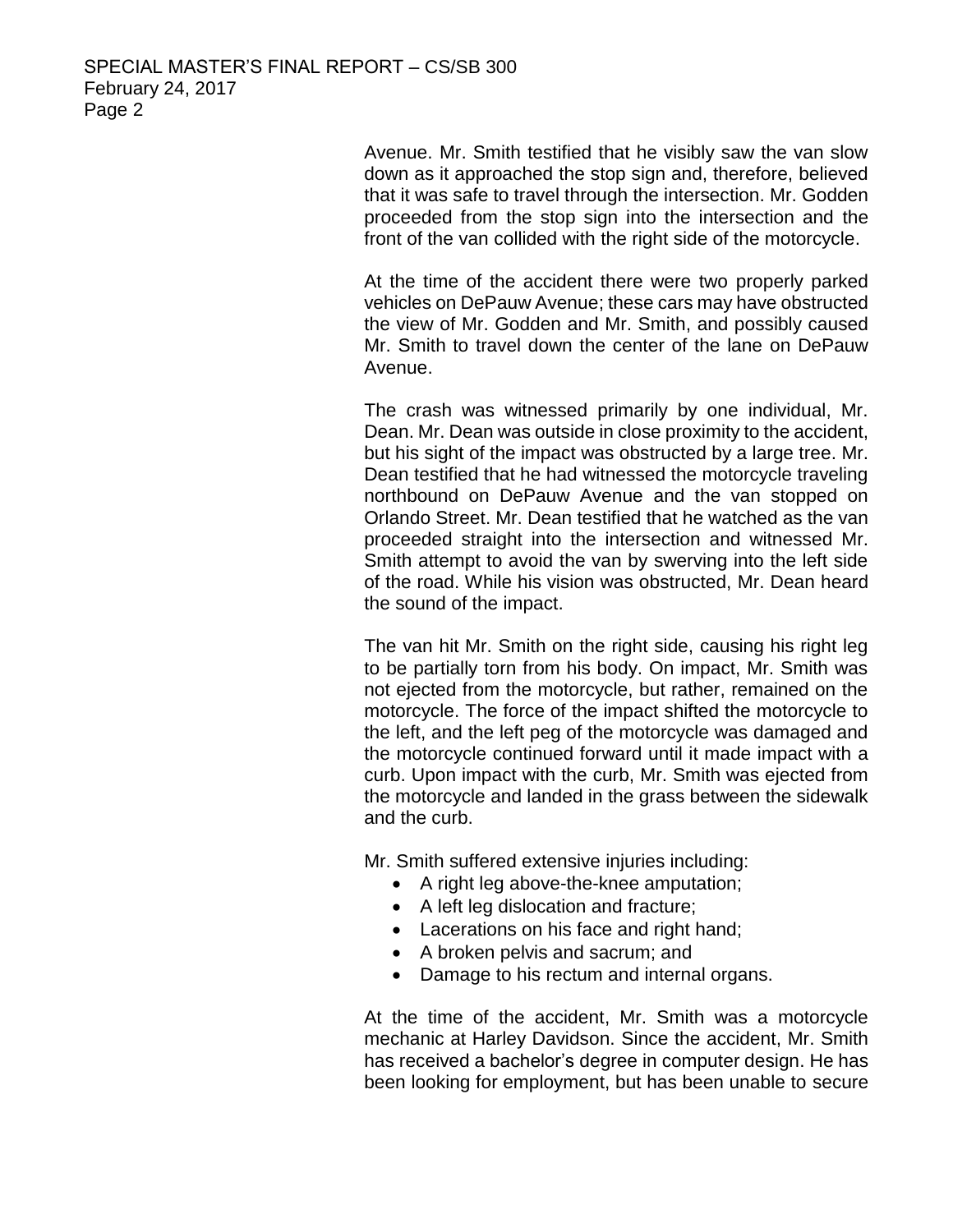a full-time position, in large part, due to his physical impairments as a result of the accident.

## **Traffic Citation**

Mr. Godden was cited with a violation of s. 316.123(2), F.S., for failure to yield from a stop sign. A violation of which is a noncriminal infraction, punishable as a moving violation. The citation, however, was subsequently dismissed.

## **Civil Suit**

The case was first tried in November of 2011, but a mistrial was declared because of issues relating to the jury. The case was retried in July of 2012, and the jury returned a verdict in favor of Mr. Smith for damages totaling \$4,814,785.37.

However, the jury found Mr. Smith to be comparatively negligent. Mr. Smith was found to be 33 percent at fault and Mr. Godden to be 67 percent at fault for the accident, so the damages were reduced accordingly. The verdict amount was also reduced due to collateral sources, which left a net verdict of \$2,913,536.09.

Section 768.28, F.S., limits the amount of damages that can be collected from a local government as a result of its negligence or the negligence of its employees. Funds in excess of this limit may only be paid upon approval of a claim bill by the Legislature. Thus, Mr. Smith will not receive the full amount of the judgement unless the Legislature approves this claim bill authorizing the additional payment.

- CLAIMANT'S ARGUMENTS: Mr. Smith argues that Orange County is liable for the negligence of its employee, Mr. Godden, when he failed to yield at a stop sign in violation of s. 316.123(2), F.S.
- RESPONDENT'S ARGUMENTS: Orange County argues that Mr. Smith was driving his motorcycle at speeds in excess of the posted speed limit. Therefore, Orange County argues that the claim bill should be denied because Mr. Smith's comparative fault for the accident was greater than Mr. Godden's.
- CONCLUSIONS OF LAW: The claim bill hearing was a *de novo* proceeding to determine whether Orange County is liable in negligence for damages suffered by the Claimant, and, if so, whether the amount of the claim is reasonable. This report is based on evidence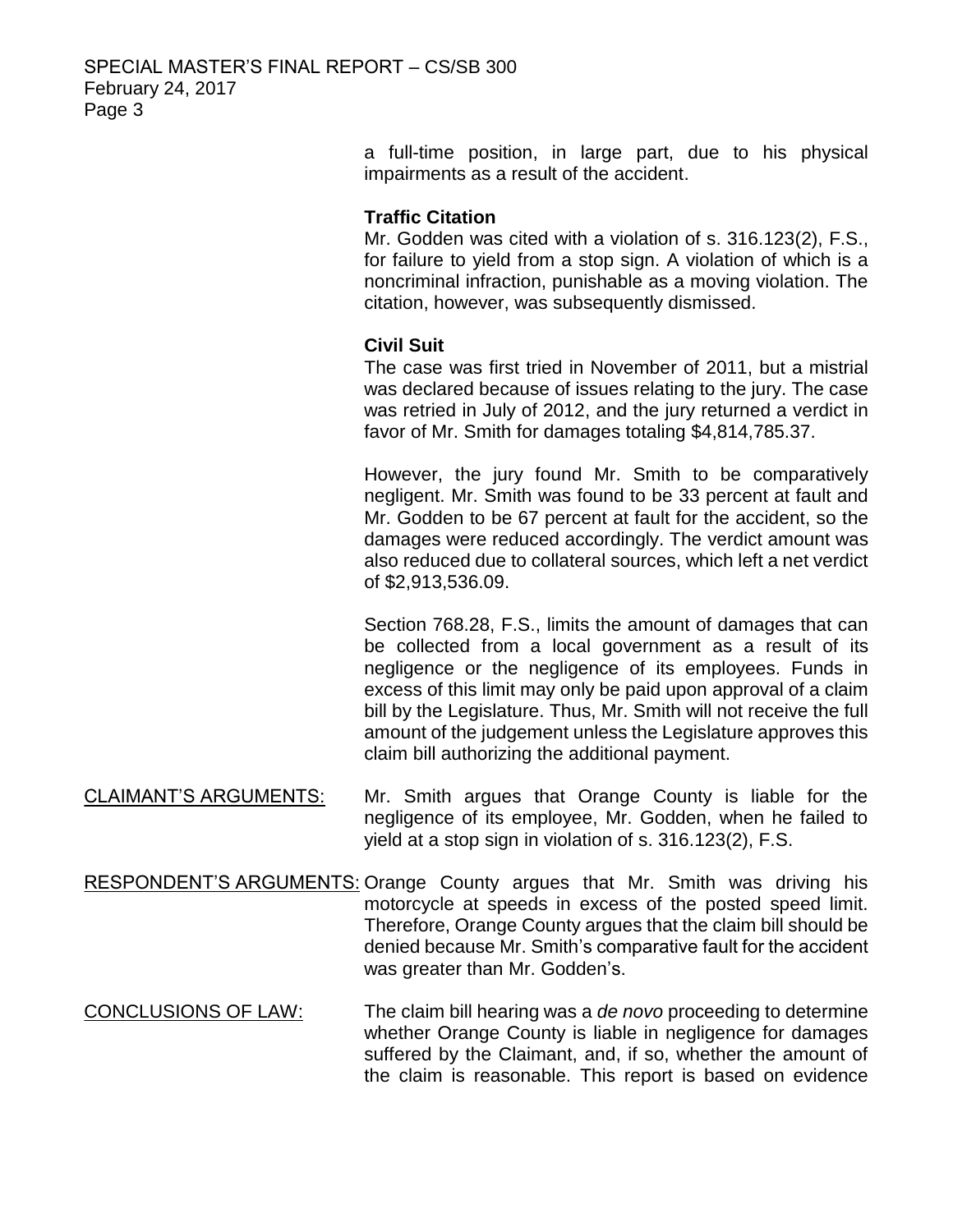presented to the Special Master prior to, during, and after the hearing.

In a negligence action, a plaintiff bears the burden of proof to establish the four elements of negligence: duty, breach, causation, and damages. *Charron v. Birge*, 37 So. 3d 292, 296 (Fla. 5th DCA 2010).

Mr. Godden, as an operator of a motor vehicle, had a reasonable duty of care to operate his vehicle at all times with proper care. A motorist's duty to use reasonable care includes a responsibility to enter intersections only upon a determination that it is safe to do so under the prevailing conditions. *Williams v. Davis*, 974 So. 2d 1052, 63 (Fla. 2007).

Section 316.23, F.S. requires drivers after having stopped at a stop sign to yield the right-of-way to any vehicle which is approaching so closely as to constitute an immediate hazard during the time when the driver is moving across or within the intersection. While a violation of a statute governing motor vehicles does not constitute negligence per se, it does constitute prima facie evidence of negligence. *Gudath v. Culp Lumber Co.*, 81 So. 2d 742, 53 (Fla. 1955).

Where a statute governing motor vehicles prohibits specific conduct that likely to cause harm to others and the same conduct is alleged in a civil action as negligent conduct causing injury to another, the statute becomes a minimum standard of care as to that conduct, and a violation of such constitutes some evidence of negligence. *Estate of Wallace v. Fisher*, 567 So. 2d 505 (Fla. 5th DCA 1990).

Mr. Godden was acting within the course and scope of his employment with Orange County at the time of the accident. Orange County, as the employer of Mr. Godden, is liable for his negligent actions. *See Mercury Motors Express v. Smith*, 393 So. 2d 545, 549 (Fla. 1981).

Based on a preponderance of the evidence, it is established that Mr. Godden breached his duty to exercise reasonable care by failing to yield the right-of-way after having stopped at the stop sign in violation of s. 316.123(2), F.S. Mr. Godden by accelerating into the intersection before making sure it was safe to proceed breached his duty of care.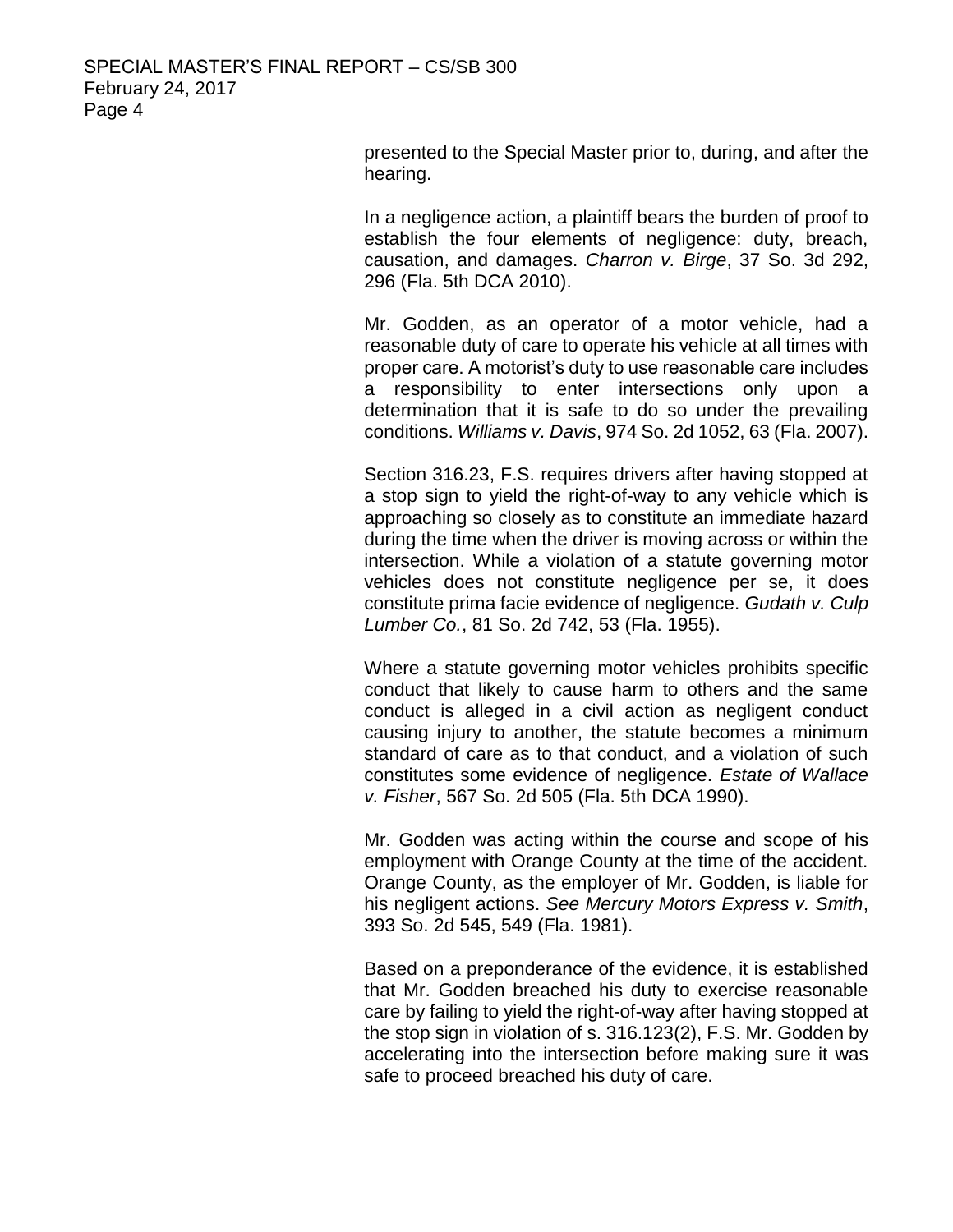Mr. Smith's extensive injuries, including the loss of his right leg, were a natural and direct consequence of Mr. Godden's negligence. *See Railway Exp. Agency v. Brabham*, 62 So. 2d 713 (Fla. 1952). The accident would not have occurred but for Mr. Godden's negligence.

As a result of Mr. Godden's negligence, Mr. Smith suffered bodily injury and resulting pain and suffering, impairment, disability, mental anguish, and loss of earnings.

## **Collateral Sources**

Under s. 768.76, F.S., damages owed by a tortfeasor can be reduced by the amount of collateral sources which have been paid to compensate the claimant. In this case, the jury's award was reduced by \$55,638 due to past Social Security Disability Income benefits and by \$325,865.58 due to amounts received by the Florida Department of Education, Medicaid, and the Veteran's Administration.

## **Comparative Negligence**

Section 768.81, F.S., Florida's comparative negligence statute, applies to this case because both Mr. Godden and Mr. Smith were at fault in the accident.

#### *Mr. Godden's Negligence*

A stop sign that is established and maintained by lawful authority at an intersection of a street represents a proclamation of danger and imposes upon the motorist the duty to stop and look before proceeding into the intersection. *Tooley v. Marquilies*, 79 So. 2d 421, 22 (Fla. 1955).

The proximate cause of the accident was Mr. Godden's negligence in proceeding into the intersection in front of Mr. Smith's approaching motorcycle at such a time where it may have been impossible for Mr. Smith to avoid the collision.

#### *Mr. Smith's Negligence*

Mr. Smith as an operator of a motor vehicle also has the duty to exercise reasonable care. Such duty includes a responsibility to enter intersections only upon a determination that it is safe to do so under the prevailing conditions. *Williams v. Davis*, 974 So. 2d 1052, 63 (Fla. 2007).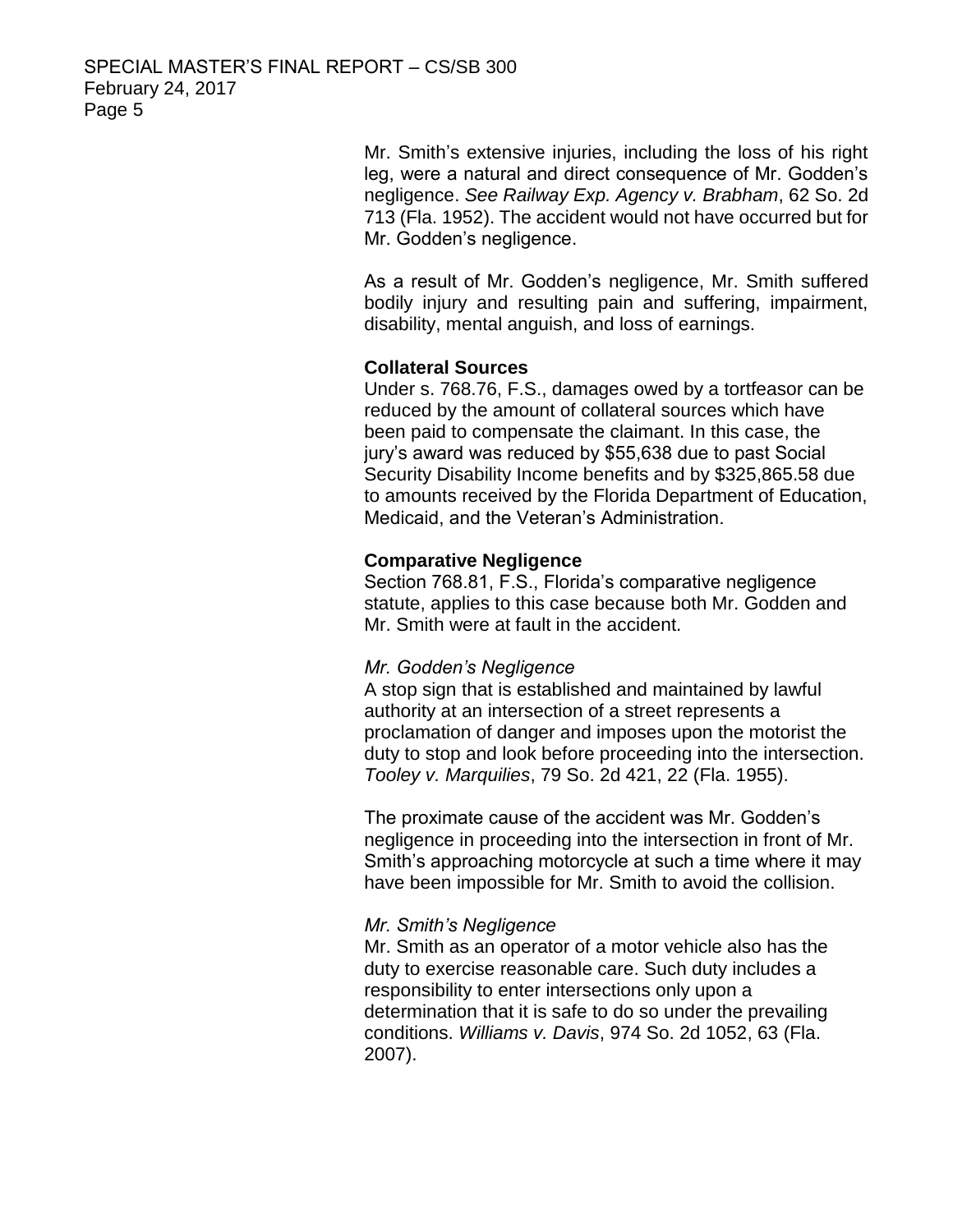|                             | The verdict amount after the reduction of collateral sources<br>and the reduction of \$84,720 in future medical expenses<br>which was agreed to by the parties is \$4,348,561.79. This<br>adjusted verdict amount was further reduced due to the<br>jury's assessment of comparative negligence against Mr.<br>Smith. The jury in the civil suit found Mr. Godden 67 percent<br>at fault and Mr. Smith 33 percent at fault. Therefore, the net<br>verdict is \$2,913,536.09.                                         |
|-----------------------------|----------------------------------------------------------------------------------------------------------------------------------------------------------------------------------------------------------------------------------------------------------------------------------------------------------------------------------------------------------------------------------------------------------------------------------------------------------------------------------------------------------------------|
|                             | Orange County has paid the \$100,000 statutory cap on<br>liability. Mr. Smith requests that the remaining sum of<br>\$2,813,536.09 be approved in this claim bill.                                                                                                                                                                                                                                                                                                                                                   |
|                             | After consideration of all the facts presented in this case, I<br>conclude that the amount of this claim bill is appropriate.                                                                                                                                                                                                                                                                                                                                                                                        |
| <b>LEGISLATIVE HISTORY:</b> | This is the first claim bill presented to the Senate on this<br>matter.                                                                                                                                                                                                                                                                                                                                                                                                                                              |
| <b>ATTORNEY FEES:</b>       | Mr. Smith's attorney has agreed to limit his fees to 25 percent<br>of any amount awarded by the Legislature in compliance with<br>s. 768.28(8), F.S. The bill provides that the total amount paid<br>for lobbying fees, costs, and other similar expenses relating<br>to the claim are included in the 25 percent limit.                                                                                                                                                                                             |
| <u>OTHER FEES:</u>          | The bill essentially requires that expenses for lobbying fees,<br>costs, and similar expenses be deducted from the funds that<br>may be used to pay attorney fees. However, a recent opinion<br>of the Florida Supreme Court limits the authority of the<br>Legislature to restrict fees beyond the restrictions in s. 768.28,<br>F.S. <sup>1</sup> As such, the bill should be amended to remove these<br>fee limits in conformity with the Court's opinion.                                                        |
| <b>FISCAL IMPACT:</b>       | Orange County at the time of the accident maintained a<br>self-insured retention in the amount of \$1,000,000 with a<br>\$10,000,000 excess liability policy. Orange County has stated<br>that if the county is required to pay out any amount of this<br>claim bill, there will be adverse impacts to the county's<br>financial position as the funds would come from charge backs<br>various<br>departments and, thereby, restrict each<br>to<br>department's ability to provide services and conduct<br>programs. |

 $\overline{a}$ <sup>1</sup> *Searcy, Denney, Scarola, Barnhart & Shipley v. State*, 2017 Fla. LEXIS 234 (Fla. 2017).